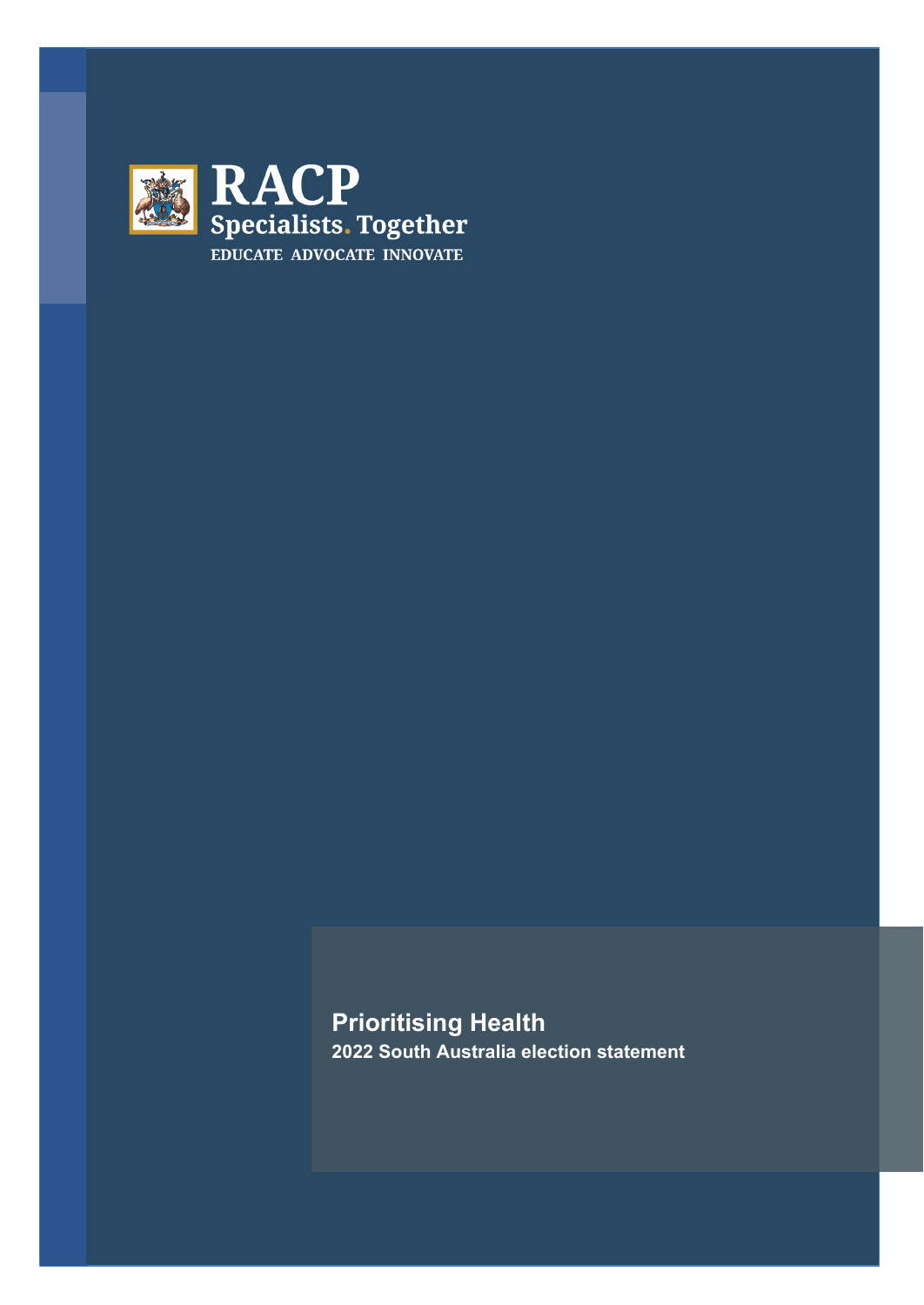# **About The Royal Australasian College of Physicians (RACP)**

The RACP trains, educates and advocates on behalf of over 19,000 physicians and over 9,500 trainee physicians across Australia and New Zealand, including 1275 physicians and 542 trainee physicians in South Australia (SA).[1](#page-6-0) The College represents a broad range of medical specialties including general medicine, paediatrics and child health, rehabilitation medicine, geriatric medicine, infectious diseases, cardiology, respiratory medicine, neurology, oncology, addiction medicine, public health medicine, occupational and environmental medicine, palliative medicine, and sexual health medicine.

The RACP acknowledges the traditional owners and custodians of the land on which our members practise, live, and teach. We extend our respect to all Aboriginal, Torres Strait Islander, and Māori people and value the importance of their ongoing connection to land, sea, sky, and community. We pay our deepest respect to Elders past, present, and emerging. And together we re-state our shared commitment to advancing Aboriginal, Torres Strait Islander, and Māori health and education as core business of the College, implemented by a comprehensive Indigenous Strategic [Framework.](https://www.racp.edu.au/about/board-and-governance/governance-documents/indigenous-strategic-framework-2018-2028) We are a founding member of the Close the Gap Campaign for equality in health status and life expectancy between Aboriginal and Torres Strait Islander peoples and non-Indigenous Australians by the year 2030, and we advocate strongly in conjunction with valued partners including Indigenous peak health organisations.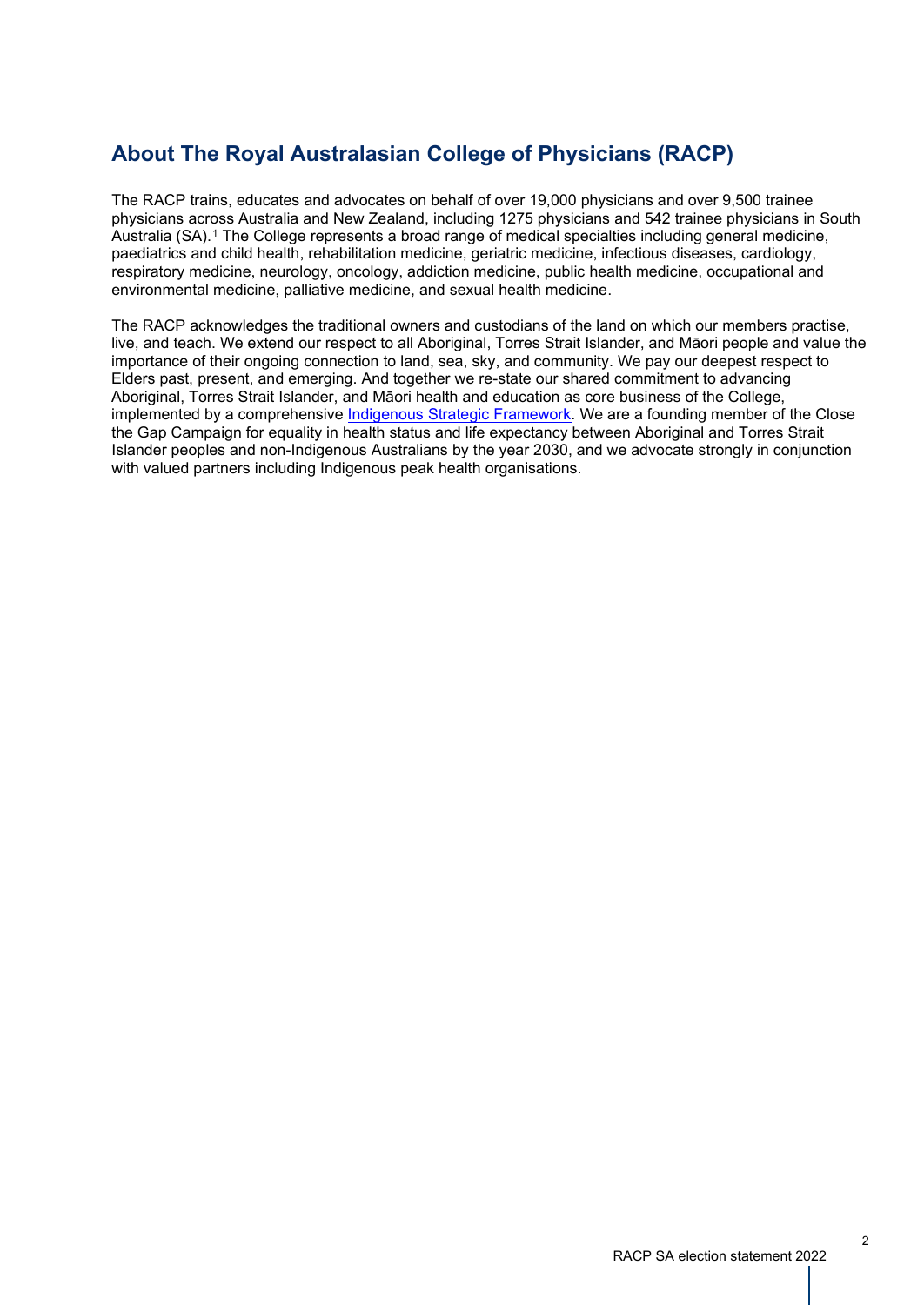## **Executive summary**

The RACP and its South Australian Regional [Committee](https://www.racp.edu.au/about/committees/australian-regions/south-australia) are committed to working with all political parties on the development of health policies that are based on evidence, informed by specialist expertise and experience, and focused on ensuring the provision of high quality healthcare accessible to all, and integrated across primary, secondary, and tertiary services, as well as across the public and private sectors.

Our priority areas reflect the clinical expertise and professional experience of our members, as well as the opportunities for improvement that physicians and trainee physicians encounter in the course of our work across the state:

- 1. Fostering a culture of wellbeing for physicians and trainee physicians
- 2. Doctors' wellbeing during the pandemic
- 3. Supporting the specialist workforce to meet current and future healthcare needs.

An appropriately funded and safe medical specialist workforce is essential to a functioning, effective and sustainable health system. The South Australian health workforce faces many issues which have been further exacerbated by the ongoing COVID-19 pandemic such as increasing pressures and demands affecting health workers' mental health and wellbeing and an uneven distribution of medical professionals across both locations and specialties.

Our objective is to advocate for improvements to the SA health system to better meet the health needs of the population in a sustainable way that supports patients and physicians alike.

## **Our priorities**

## **1. Fostering a culture of wellbeing for physicians and trainee physicians**

- Eliminating bullying and harassment
- Advancing gender equity

Doctors' health and wellbeing is a growing concern within the RACP, the medical profession, and the community. Prompted by several tragic early deaths of doctors in training, a steadily increasing literature and a profession-wide consensus supports wellbeing as a priority.

We know from Beyond Blue's National Mental Health Survey of Doctors that:

- Doctors are three times more likely to experience very high psychological distress than other professionals.
- Female doctors reported higher rates of depression, anxiety, and current psychological distress in comparison to male doctors.
- Rates of distress and burnout have been shown to be higher in young doctors compared to older doctors with more experience.[2](#page-6-1)

Our members see first-hand that junior doctors report high rates of burnout, emotional exhaustion, and cynicism. All RACP's South Australian trainees are simultaneously engaged in postgraduate specialist medical training and work in accredited training locations throughout the state's health system. The RACP recognises that high quality specialist training is demanding and that there are intrinsic pressures and stressors within medical workplaces.

We believe that improving the health and wellbeing of trainees requires the cooperation of government, hospitals, health services, specialist colleges, training supervisors, doctors' own primary and specialist clinicians, and doctors themselves.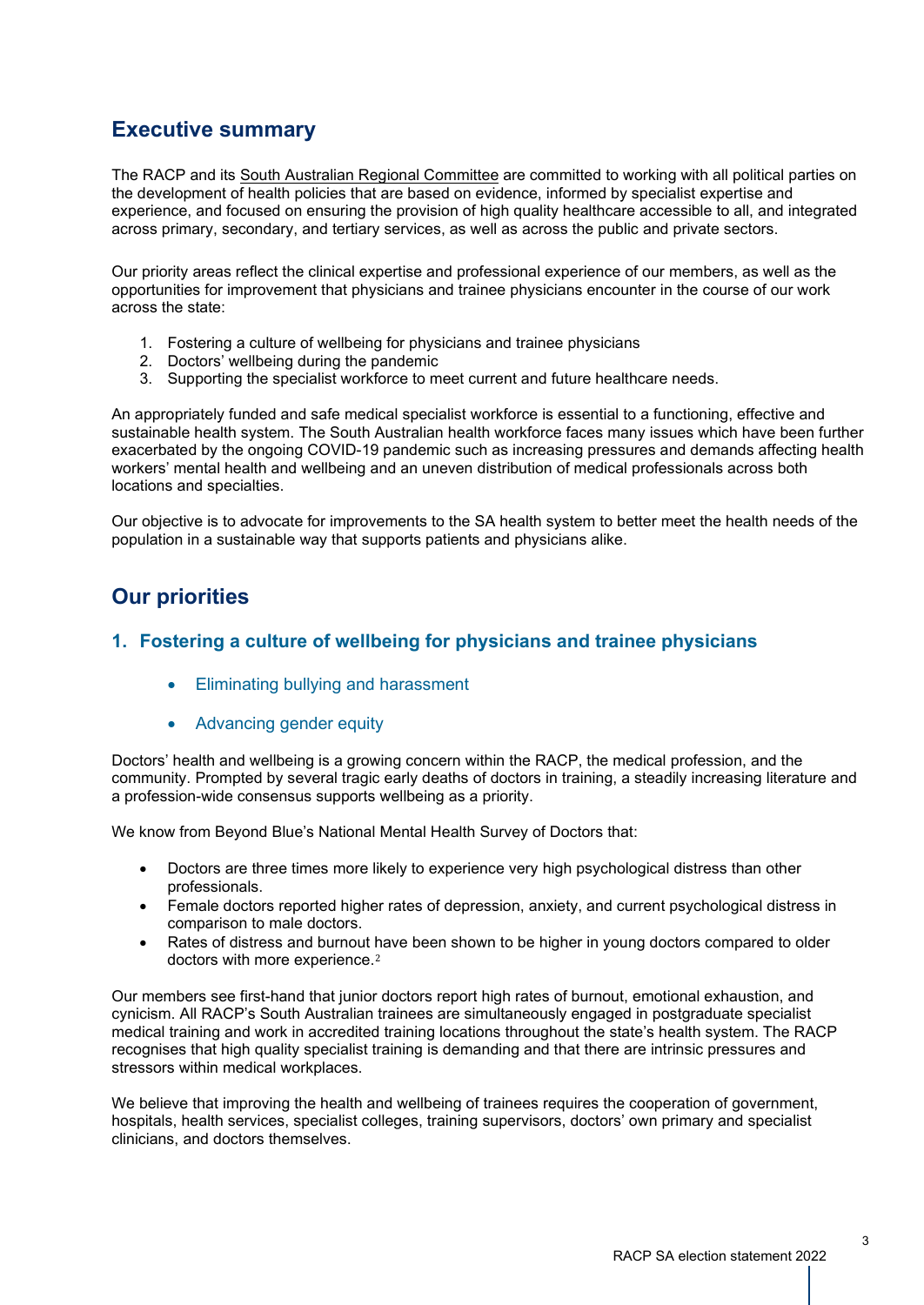The RACP has previously joined the New South Wales Government, other colleges, educators, and regulators in endorsing the NSW Health *Statement of Agreed Principles on a [Respectful](https://www.health.nsw.gov.au/workforce/culture/Publications/respectful-culture-in-medicine.pdf) Culture in Medicine,* which recognises that "past practices and behaviours have not always met the accreditation standards required to provide a safe, inclusive and respectful environment." The development of a comparable Statement of Agreed Principles in South Australia would be a powerful signal about workplace culture and expectations.

The RACP is determined to take an active role in shaping a healthier training culture for doctors. While recent improvements to culture in medicine are a good start, more needs to be done to address the untenable working hours and unacceptable behaviour in some hospitals and training sites.

Our new accreditation standards reflect our expectation that all training sites provide a safe, respectful working and learning environment and address any behaviour that undermines self-confidence or professional confidence as soon as it is evident.

The RACP seeks a continuing commitment from governments to work in partnership with the College in finding ways to combat discrimination, bullying, harassment, and racism. This includes taking proactive steps to enable, normalize, and accommodate safe work arrangements and practices, and to support all aspects of a physician's work including leadership, training, and career development opportunities in a way that is appropriately mindful of family and other care responsibilities.

Bullying or harassment of any kind is totally unacceptable—to or from Fellows, trainees (of the RACP or other colleges), non-trainee junior doctors, other health practitioners, patients, or anybody. The RACP has zero tolerance for such behaviour.<sup>[3](#page-6-2)</sup>

While working conditions in some locations are improving for junior doctors, albeit gradually, there are also areas of improvement for senior doctors. At present, many physicians and paediatricians have only enough time for clinical duties. The RACP encourages the government in office after the election to explore measures that support senior doctors' ongoing professional development, and flexibility to conduct research. These are key to maintaining South Australia as an international leader in health care and are key to enhancing South Australia's position in the highly competitive research marketplace.

Rural and remote specialists already face professional challenges that can impede good patient care as well as practitioner wellbeing. We urge a focus on rural and remote workplaces as part of the government's responsibility to maximise wellbeing.

Our recommendations reflect the RACP's strong support for building a safe and respectful culture of training for junior doctors, and high-quality specialist care for patients.

#### **We call on the incoming government to:**

- Commit to providing a positive workplace culture and working conditions for trainees and physicians and provide workforce models that support high quality specialty training, including support for research.
- Work collaboratively with the RACP and other stakeholders to eliminate bullying and harassment in the specialist workforce.
- Adopt or develop a set of agreed principles for a respectful culture in medicine, similar to those developed by the NSW Government.
- Boost the state's healthcare workforce by strengthening South Australia's local capacity to train medical specialists, and by resourcing the overall system to serve the needs of the population in a fair and equitable way.
- Develop a system of locum support to maintain service delivery in non-metropolitan areas. This should cover routine planned staff leave plus leave for specialty continuing professional development to encourage a highly trained and safe specialist workforce.
- Become a signatory to our Health [Benefits](https://www.racp.edu.au/advocacy/division-faculty-and-chapter-priorities/faculty-of-occupational-environmental-medicine/health-benefits-of-good-work) of Good Work principles, an initiative from the RACP's Australasian Faculty of Occupational and Environmental Medicine to further champion health, wellbeing, and supportive workplace culture in the health sector.
- Join the RACP in committing to gender equity in medicine and health leadership, including by endorsing the UN Women's Empowerment Principles.
- Invest in the healthcare workforce by supporting strategies for flexible training/work hours/parental leave and support (especially for doctors in training).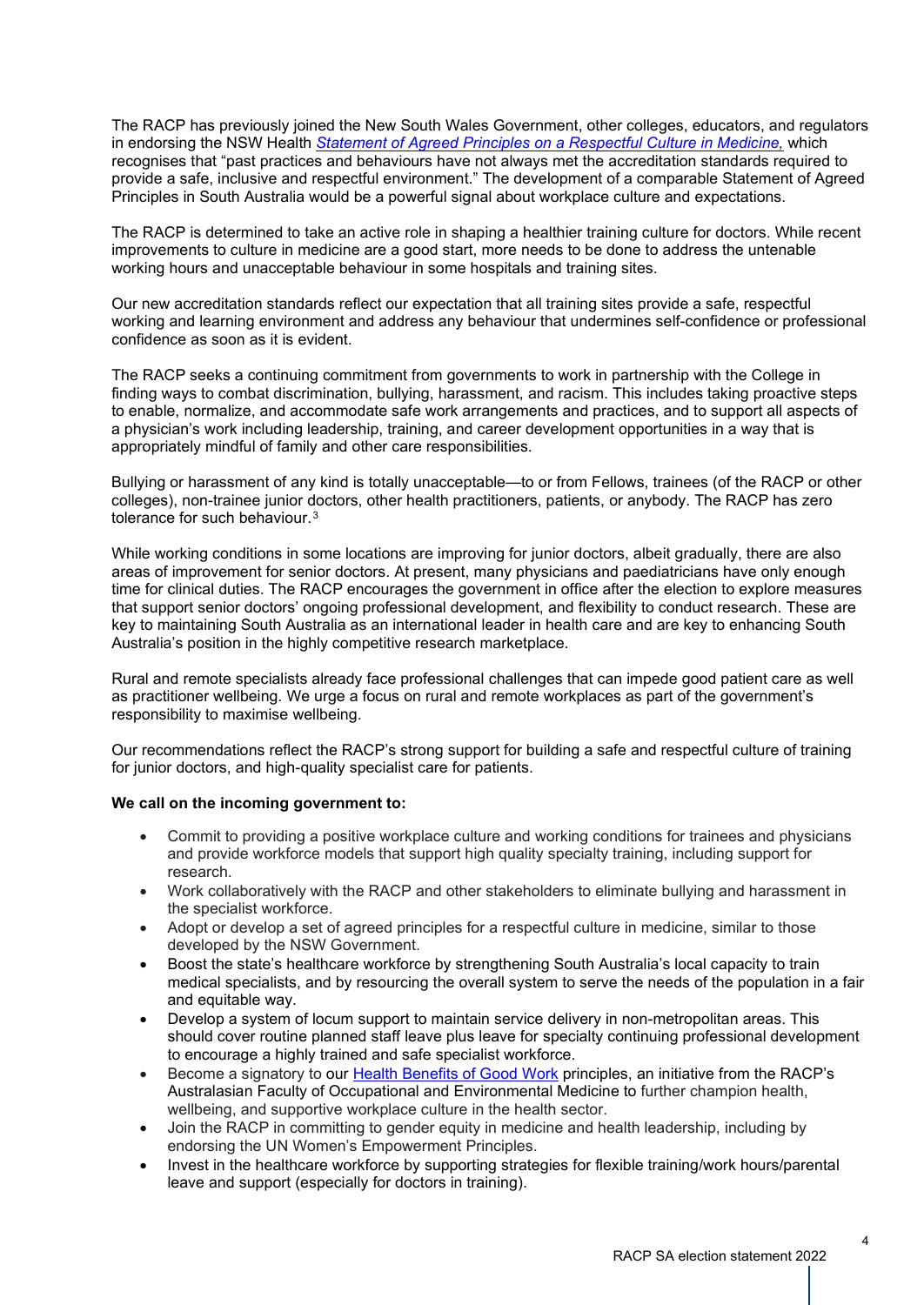### **2. Doctors' wellbeing during the pandemic**

The RACP conducted a member survey<sup>11</sup> in late 2021 to gauge the impact of the Delta variant on physicians and their work. The survey findings based on 812 individual respondents highlighted key stressors on the health care system and the health workforce due to COVID-19 including staff burnout (87% of respondents), fatigue (64%), risk of infection/illness (62%), moral distress (47%), and risk to mental health (46%). In addition, 30% of survey respondents felt that their employer had not provided them with sufficient support during the pandemic to manage the increased risk of COVID-19 infection and increased workload and stress.

A quarter of respondents did not feel supported by their employing organisation to deliver health care safely in a "COVID normal" world. These results are likely to have been further aggravated by the challenges brought about by the Omicron variant.

With the ongoing challenges caused by the COVID-19 pandemic entering its third year, it has become ever more pressing for the incoming government to invest in addressing these issues now to improve the resilience and sustainability of the health system over the long term by building an appropriately funded and safe medical specialist workforce.

A rapid review and meta-analysis conducted by Australian researchers in 2020 examined the psychological impact on healthcare workers who worked during viral epidemics such as SARS (2003), H1N1 Influenza (2009), Middle East Respiratory Syndrome (2012), H7N9 Influenza (2013), and Ebola virus disease (2014):

*[F]actors for psychological distress included being younger, being more junior, being the parents of dependent children, or having an infected family member. Longer quarantine, lack of practical support, and stigma also contributed.[4](#page-6-3)*

The meta-analysis found the following factors to be protective for psychological wellbeing:

- Frequent short breaks
- Adequate time off work
- Family support
- Clear communication between hospital and staff
- Faith in infection control measures
- Access to psychological support services<sup>[5](#page-6-4)</sup>
- Development of staff support protocols
- Access to adequate PPE
- Seeing infected colleagues getting better
- A general drop in disease transmission
- Age and experience were correlated to lower stress.

It is clear that psychological support and a range of practical measures can make a difference in reducing psychological morbidity among healthcare workers.

The incoming government has a duty to develop robust arrangements to provide continuity of care for patients (including for non-COVID-19 related healthcare, including in rural and regional areas) while maximising policy settings, actions, and activities that most effectively support doctors' wellbeing.

#### **We call on the incoming government to:**

• Develop and implement a healthcare worker wellbeing strategy that is dedicated to the mental health and wellbeing of healthcare workers and other essential workers, based on the National Mental Health and Wellbeing Pandemic Response Plan. That national plan identifies that:

*There is a particular risk of deterioration in the mental health of frontline and health workers who are actively involved in responding to the COVID-19 pandemic in the short and long term. The physical experience of providing safe care, heightened physical isolation from loved ones, hypervigilance, higher demands in work, and reduced capacity to access social support all*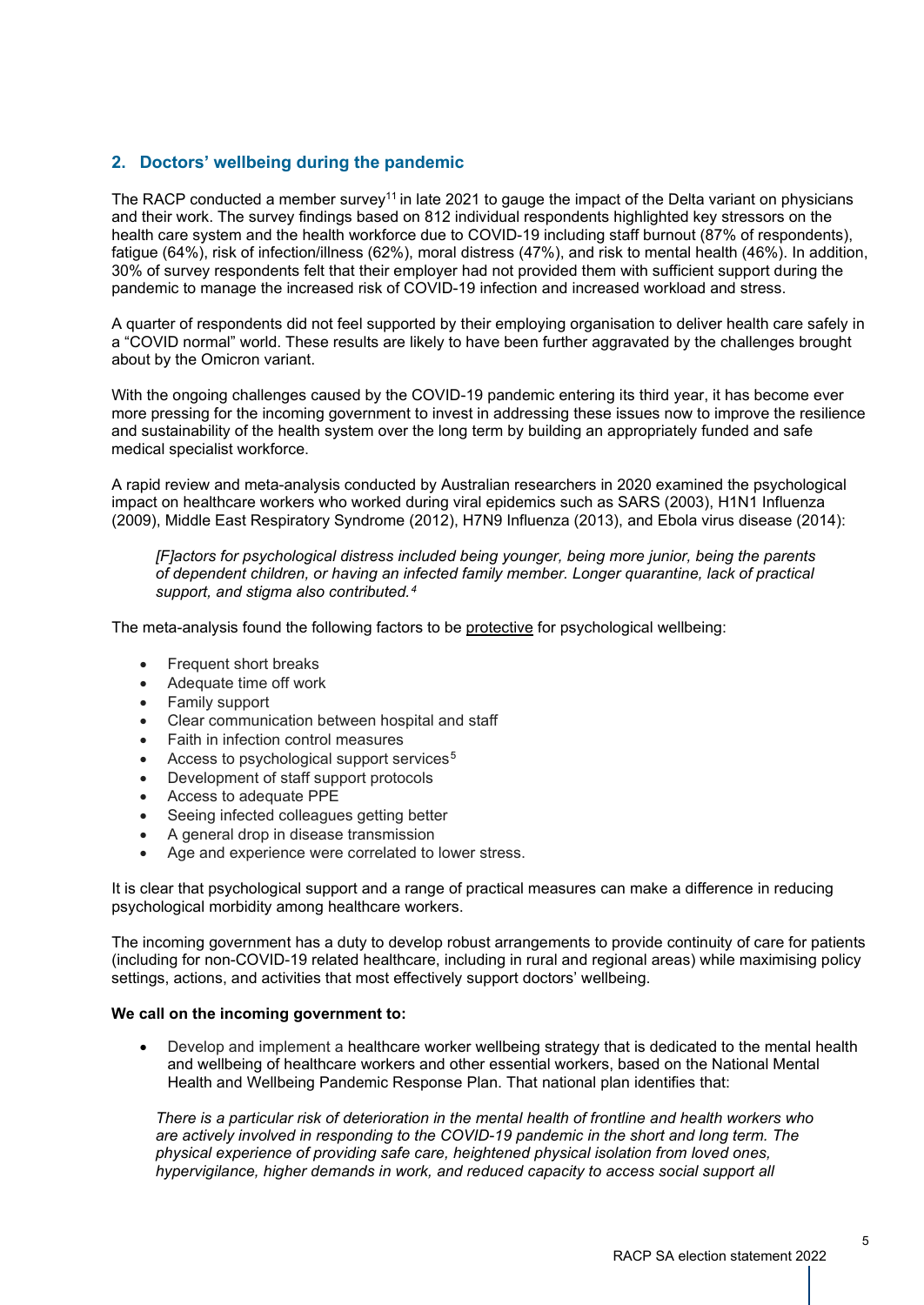*heighten the risks for these essential workers. Research from previous pandemics confirms this, demonstrating increased rates of PTSD among these workers.*

This National Plan has been supported by National Cabinet and was developed with the leadership of other jurisdictions (New South Wales, Victoria, and the Commonwealth). It is a South Australian Government responsibility to deliver on the actions which the Plan outlines.

### **3. Supporting the specialist workforce to meet current and future healthcare needs**

High quality training of junior doctors, including physician trainees, in South Australia is crucial to ensuring the availability of a competent specialist workforce to meet current and future healthcare needs.

The incoming government must be cognisant of, support, and value the contribution made by physicians to training junior doctors within the SA health system. Direct clinical care is the ultimate role of most specialist medical practitioners, but their duties to that end include indispensable non-clinical activities such as supervision, research, mentoring, management, and leadership.

As we recommended to the Commonwealth in relation to the National Medical Workforce Strategy [2021-2031,](https://www.health.gov.au/sites/default/files/documents/2022/01/national-medical-workforce-strategy-2021-2031_0.pdf) attraction and retention strategies should be developed in conjunction with physicians, should be evidence based, and should focus on the professional and social dimensions of retention, not just on remuneration.

#### **We call on the incoming government to:**

- Commit to developing and implementing a medical specialist workforce strategy for South Australia, including an updated rural health workforce strategy.
- Acknowledge that supervision, mentoring, management, and leadership constitute an essential investment in South Australia's future specialist workforce, including in regional and remote areas and in specialties with relatively few practitioners in the state.
- Recognise that the training of physicians is an integral part of the delivery of healthcare services, and commit to services having suitable physical resources and sufficient protected time for teaching, supervision, and research.
- Continue to work with the Commonwealth and other states and territories in undertaking workforce planning.
- Ensure that any post-election new directions in clinical workforce and service design are developed and implemented with appropriate consultation and leadership from physicians and the RACP.

### **The Way Forward**

The RACP calls on all political parties and candidates to make a commitment to the health of all people in South Australia extending beyond the election cycle, and to deliver effective evidence-based and expertinformed health policies.

We look forward to working collaboratively with the incoming government and all successful candidates to improve the health of all people in South Australia.

To provide us with a response to these election priorities or to seek more information about the RACP and the SA Regional Committee, please contact Ms Katherine Economides, Senior Executive Officer, by emailing [RACPSA@racp.edu.au.](mailto:RACPSA@racp.edu.au)